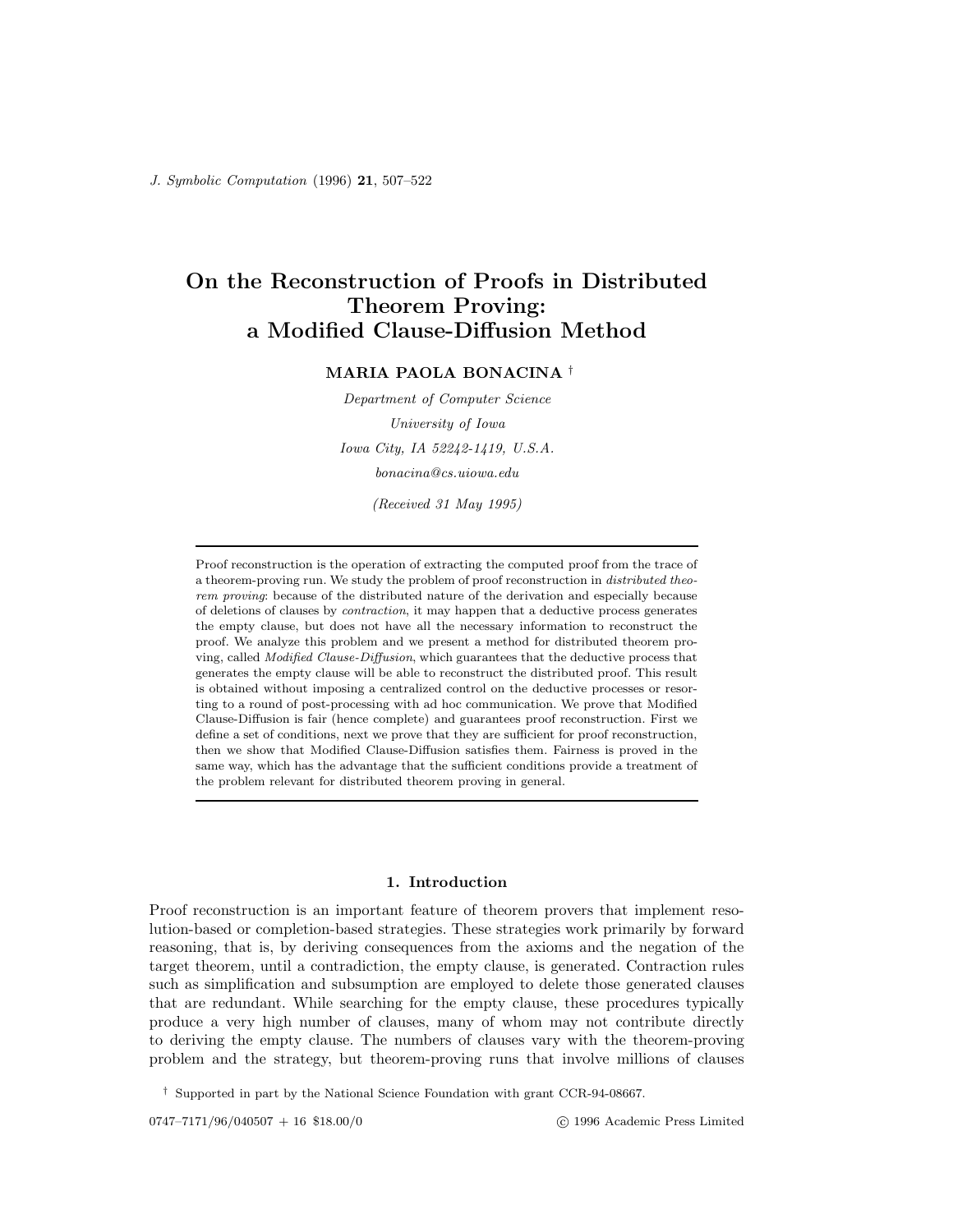are not regarded as exceptional. Since an output of this size is unpractical for most purposes, theorem provers incorporate an algorithm that extracts from the record of all the generated clauses those that are related by inference steps to the empty clause. This process is called proof reconstruction.

The motivation for proof reconstruction is that theorem provers are expected to produce an output that their users may understand. A yes/no answer is not sufficient in most contexts. The entire trace of the derivation is often too long to be readable. Therefore, theorem provers need to include proof-presentation features that make the computed proof accessible. The capability of extracting the proof from the derivation is obviously a prerequisite for proof presentation.

In this paper, we study proof reconstruction in *distributed theorem proving*. By distributed theorem proving, we mean having multiple concurrent, asynchronous deductive processes working in parallel on the same theorem-proving problem. Each process executes a theorem-proving strategy, has its own database of clauses and develops its own derivation. The processes may all execute the same strategy or execute strategies with different search plans, e.g. different criteria to select inference rules and premises. A method for distributed theorem proving specifies, together with the strategy or strategies to be executed by the processes, a mechanism to subdivide the theorem-proving problem among the processes, and a communication scheme: the former aims at ensuring that each process has less work than a single sequential process would; the latter aims at ensuring that the processes cooperate, for instance by exchanging the clauses they derive. In this context, a distributed derivation is made by the collection of the derivations developed by the processes and it succeeds when one of the processes generates the empty clause. We refer to Bonacina and Hsiang (1994) and Suttner and Schumann (1994) for surveys on parallel and distributed deduction for different strategies and architectures, and to Bonacina and Hsiang (1995a) for the Clause-Diffusion method, which we adopt here as a starting point.

In sequential theorem proving, proper book-keeping is sufficient to guarantee proof reconstruction. The situation is sensibly different in distributed theorem proving. The distributed nature of the derivation implies that while one process succeeds first, all processes contributed to the proof, and it is not trivial to guarantee that the successful process is capable of reconstructing the proof by consulting only its own database. As an example, consider the following scenario: a deductive process  $p_i$  generates an equation  $\varphi$ and applies it to reduce another clause  $\psi$  to a new form  $\psi'$ . It follows that  $\varphi$  and  $\psi$  are parents of  $\psi'$ . Then, process  $p_i$  also simplifies  $\varphi$  itself to  $\varphi'$ . Later,  $\varphi'$  and  $\psi'$  are sent by process  $p_i$  to another process  $p_j$ . Eventually,  $p_j$  generates the empty clause, and the proof involves  $\psi'$  at some stage. When  $p_j$  tries to reconstruct the proof, the history of  $\psi'$ will refer to  $\varphi$  and  $\psi$ , but neither of them can be retrieved in the database of  $p_i$ .

In this work we give a systematic treatment of the problem of proof reconstruction in distributed theorem proving, and we propose a solution that prevents situations such as the one illustrated by the above example. First, we define formally proof reconstruction and we overview briefly the Clause-Diffusion approach. Then we classify the possible failures in distributed proof reconstruction. These observations guide the design of the Modified Clause-Diffusion method, so that proof reconstruction failures are avoided. In the formal sections of the paper, we prove that modified Clause-Diffusion is fair, and therefore complete, if the underlying inference system is complete, and that it guarantees proof reconstruction. We demonstrate the latter property by formulating sufficient conditions for distributed proof reconstruction: these conditions apply to general distri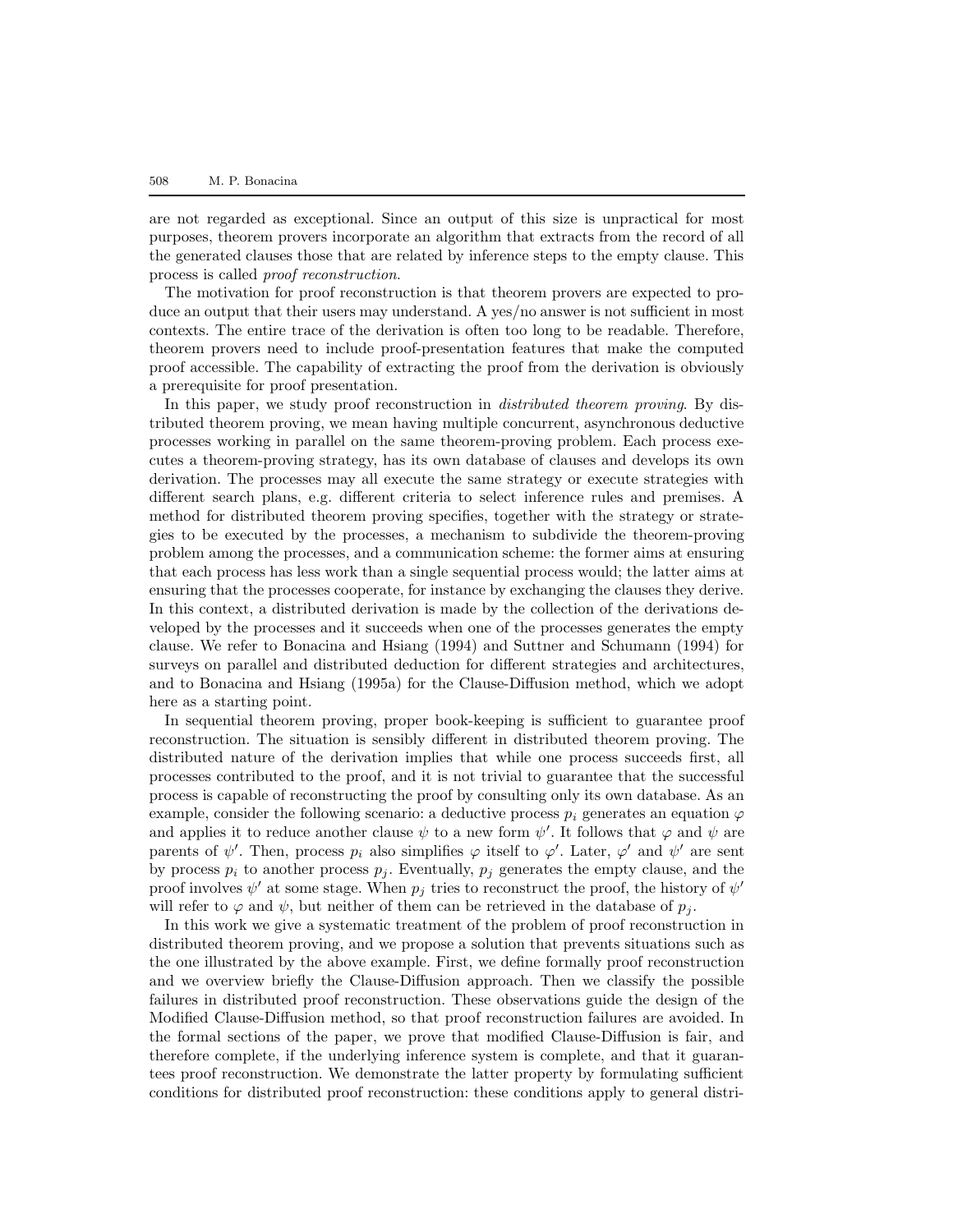buted theorem proving, beyond Clause-Diffusion itself. We show that our conditions are sufficient and that the Modified Clause-Diffusion method fulfils them.

We remark that Modified Clause-Diffusion guarantees proof reconstruction by using the asynchronous communication that is in place for the distribution of the work-load. No ad hoc communication for proof reconstruction is needed. Also, Modified Clause-Diffusion preserves the characteristic of Clause-Diffusion that all deductive processes are asynchronous peers. No central control, such as in a master-slave type of organization, where the master performs centralized book-keeping and decision-making, is added. The capability of proof reconstruction is ensured by schemes for communication, identification, and allocation of clauses, that are executed in a purely distributed, asynchronous fashion by the processes.

To our knowledge, the problem of proof reconstruction in distributed theorem proving with loosely coupled, asynchronous peer processes and separate databases was not considered before. In general, the more centralized the control is and the more predictable the communication is, the simpler is the book-keeping for proof reconstruction. Thus, proof reconstruction in distributed memory is more difficult than proof reconstruction in parallel theorem proving in shared memory, because in the latter there is only one database in the shared memory and proof reconstruction can be done as in the sequential case. Similarly, proof reconstruction in a distributed system with peer processes is different than proof reconstruction in a distributed system with a hierarchical organization: if the processes work as master and slaves, it is sufficient to reconstruct the proof in the database of the master. In the Team-Work method of Avenhaus and Denzinger (1993), the databases of the deductive processes are periodically merged, so that proof reconstruction can also be done in a single database (Denzinger and Schulz 1994). The work reported in this paper appeared in preliminary form in Bonacina (1994).

#### 2. Proof Reconstruction

This section contains the definitions of computed proof, proof reconstruction and conditions for proof reconstruction in sequential theorem proving. We assume to have a theorem-proving strategy  $\mathcal{C} = \langle I; \Sigma \rangle$ , where I is the set of inference rules and  $\Sigma$  is the search plan that controls the application of the inference rules. The inference rules comprise both expansion rules, such as resolution and paramodulation, and contraction rules, such as equational simplification and subsumption. Given a theorem-proving problem  $S \models \varphi_0$  in refutational form  $(S_0 = S \cup {\neg \varphi_0})$ , the strategy will generate a derivation

$$
S_0 \underset{\mathcal{C}}{\models} S_1 \underset{\mathcal{C}}{\models} \dots S_i \underset{\mathcal{C}}{\models} S_{i+1} \underset{\mathcal{C}}{\models} \dots,
$$

where at each step an inference rule is applied to selected premises according to the search plan. For each generated clause  $\varphi$ , the "proof" or "justification" of  $\varphi$  is made of the inference steps that derived  $\varphi$  from the input clauses. We represent it as an *ancestor*tree:

DEFINITION 2.1. Let D be a derivation  $S_0 \vdash_C S_1 \vdash_C \ldots \vdash_C S_i$  .... For all clauses  $\varphi \in$  $\bigcup_{i\geq 0} S_i$ , the ancestor-tree of  $\varphi$  in  $\mathcal{D}$ , denoted by  $at_{\mathcal{D}}(\varphi)$ , is a tree with root labelled  $\varphi$ and no subtrees, if  $\varphi \in S_0$ , with subtrees  $at_{\mathcal{D}}(\varphi_1), \ldots, at_{\mathcal{D}}(\varphi_n)$  if  $\varphi$  is generated at stage  $i > 0$  from premises  $\varphi_1, \ldots, \varphi_n$ .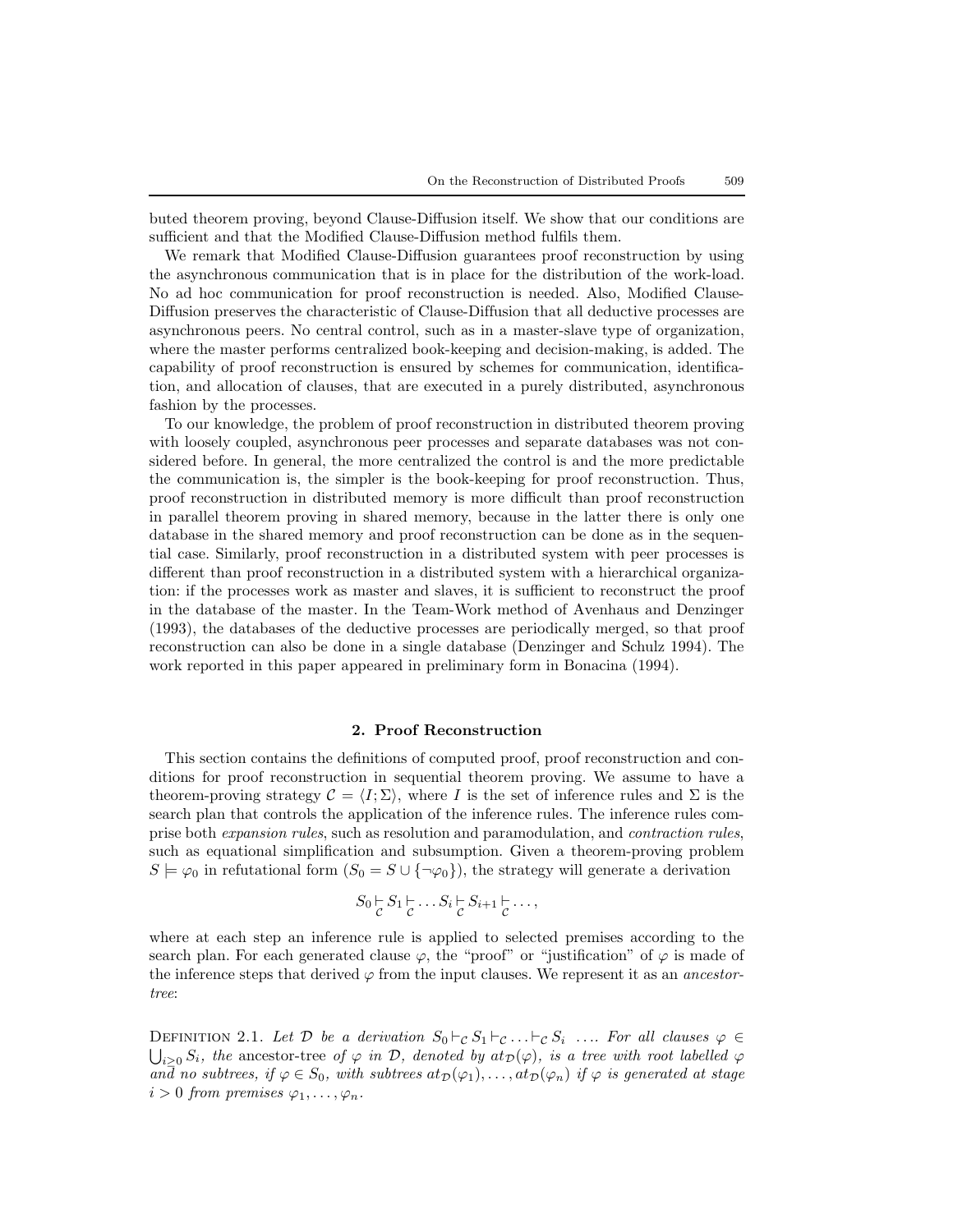For instance, if  $\varphi$  is a resolvent of  $\varphi_1$  and  $\varphi_2$ ,  $at_{\mathcal{D}}(\varphi)$  has root  $\varphi$  and subtrees  $at_{\mathcal{D}}(\varphi_1)$ and  $at_{\mathcal{D}}(\varphi_2)$ . This representation applies also to contraction inferences that generate clauses, such as equational simplification. For example, if  $\varphi$  is generated as the normal form of a pre-existing clause  $\psi$  with respect to the equations  $\varphi_1, \ldots, \varphi_n, a t_{\mathcal{D}}(\varphi)$  has root  $\varphi$  and subtrees  $at_{\mathcal{D}}(\varphi_1), \ldots, at_{\mathcal{D}}(\varphi_n)$  and  $at_{\mathcal{D}}(\psi)$ . Thus, the ancestor-tree of a clause contains all its ancestors, including both expansion-ancestors, i.e. clauses used as parents in expansion steps, and contraction-ancestors, i.e. simplifiers and ancestors that were reduced. To complete the representation, node  $\varphi$  in  $at_{\mathcal{D}}(\varphi)$  may also be decorated by a label denoting the applied inference rule.

We remark that *variants*, i.e. clauses that differ only by a renaming of variables, are regarded as distinct clauses. This assumption is reasonable, because in practice theorem provers do treat variants as distinct clauses. Under this assumption, the same clause is never derived twice, since each clause has its own set of variables. If a clause  $\varphi$  is derived at stage i and a variant  $\varphi'$  of  $\varphi$  is derived at stage j, their ancestor-trees are two distinct objects, even if they may represent the same inferences logically. It follows that the ancestor-tree of a clause in a given derivation is unique. On the other hand, an ancestor-tree may have more than one node labelled by the same clause, since a premise may be used more than once to generate a clause.

The proof computed by a derivation can then be defined as the ancestor-tree of the empty clause:

DEFINITION 2.2. If D is a successful derivation  $S_0 \vdash_c S_1 \vdash_c \ldots S_i \vdash_c S_{i+1} \ldots \vdash_c S_h$ , the proof computed by the derivation is  $at_{\mathcal{D}}(\square)$ .

We shall assume that the theorem prover builds ancestor-trees correctly, and the information about the used inference rules is stored with the clauses, so that proof reconstruction reduces to retrieval of ancestors. In order to reconstruct the computed proof, and also for other reasons, including selection by the search plan, theorem provers associate identifiers to clauses. Identifiers are chosen from a countably infinite ordered set, since infinitely many clauses may be generated. Often  $\mathbb N$  itself (the natural numbers) is used. We call naming scheme the mechanism that a theorem prover uses to associate identifiers to clauses:

DEFINITION 2.3. Let  $\mathcal L$  be the language of clauses on the given signature. A naming scheme is a pair  $(A, R)$ , where A is a countably infinite ordered set, and R is a relation  $R \subseteq A \times \mathcal{L}$ , called retrieval relation, such that  $(x, \varphi) \in R$  means that x is the identifier of clause  $\varphi$ .

The relevant property for proof reconstruction is the following:

DEFINITION 2.4. A theorem-proving strategy  $\mathcal C$  has an unambiguous naming scheme  $(A, R)$  if, for all derivations by C,  $S_0 \vdash_C S_1 \vdash_C \ldots S_i \vdash_C S_{i+1} \ldots, R: A \to \bigcup_{i \geq 0} S_i$  is a bijective function.

R needs to be a function, so that, given an identifier  $x$ , there exists one and only one clause  $\varphi \in \bigcup_{i \geq 0} S_i$  that is identified by x. Bijectivity means that every generated clause has an identifier and such identifier is unique. Multiple variants of a clause are treated as distinct clauses and are given different identifiers.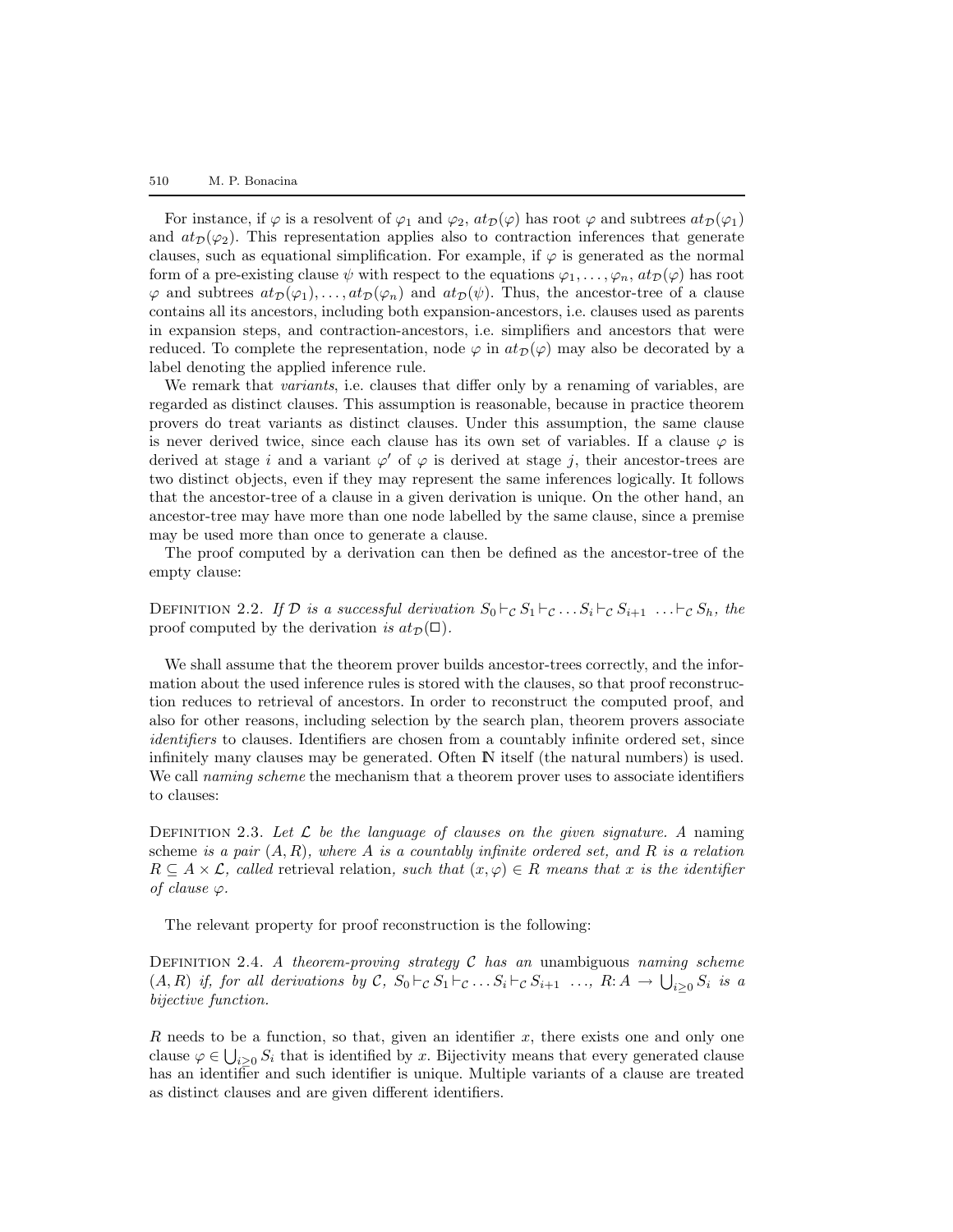An unambiguous naming scheme is essentially sufficient for proof reconstruction in sequential theorem-proving. For instance, the theorem prover Otter (McCune 1994) uses an unambiguous naming scheme and a data structure for representing clauses with fields to store the identifier of the clause, the identifiers of its parent clauses and the code of the inference rule that generated it. When an empty clause  $\Box$  is produced, the prover reconstructs  $at_{\mathcal{D}}(\square)$  by retrieving the parents of  $\square$ , then the parents of the parents and so on, until the reconstruction process reaches clauses that were part of the input set.

Additional care is needed if the strategy features contraction inference rules, because clauses deleted by contraction may occur in  $at_{\mathcal{D}}(\square)$  and thus may be needed for the purpose of proof reconstruction even if they are no longer used for inferences. We distinguish between forward contraction, the contraction of newly generated clauses right after generation, and backward contraction, the contraction of all other clauses. Clauses deleted by forward contraction are not used as premises of other steps before deletion and therefore cannot occur in  $at_{\mathcal{D}}(\Box)$ . Clauses deleted by backward contraction may occur in  $at_{\mathcal{D}}(\Box)$ , because they may have been used as premises of other steps before being deleted. Therefore, the clauses deleted by backward contraction need to be saved in a separate component  $D$  of the database, which will be consulted only by the proof reconstruction algorithm. The derivation assumes the form:

$$
(S_0; D_0) \underset{\mathcal{C}}{\vdash} (S_1; D_1) \underset{\mathcal{C}}{\vdash} \dots (S_i; D_i) \underset{\mathcal{C}}{\vdash} \dots
$$

Theorem provers such as Otter proceed in this way for the sake of proof reconstruction, with no apparent harm for performance.

# 3. Distributed Theorem Proving

In this section, we describe the type of distributed theorem proving, theorem proving by Clause-Diffusion, that is the context for our study of proof reconstruction.

Clause-Diffusion seeks to realize a form of coarse-grain parallelism for theorem proving called parallelism at the search level (Bonacina and Hsiang 1994). The idea is to have concurrent deductive processes  $p_0, \ldots, p_{n-1}$  searching in parallel the search space of the theorem-proving problem. We assume a distributed environment, with distributed memory and message-passing, where each process runs on a node of the system, also denoted by  $p_0, \ldots, p_{n-1}$ . Given a theorem-proving strategy C and an input problem  $S_0$ , each process  $p_k$  executes the strategy, generating its derivation

$$
S_0^k \underset{\mathcal{C}}{\vdash} S_1^k \underset{\mathcal{C}}{\vdash} \ldots S_i^k \ldots
$$

The *distributed derivation* is formed by the collection of these derivations and it succeeds as soon as one of them does. The set  $S_i^k$  represents the *local database* of process  $p_k$  at stage *i*, and  $S_i = \bigcup_{k=0}^{n-1} S_i^k$  represents the *global database* at stage *i*. The partition of  $S_i$  in the  $S_i^k$ 's is the *physical partition* of the database, because the clauses in  $S_i^k$  are physically stored at  $p_k$ . The physical partition is not a partition in the mathematical sense, since the  $S_i^k$ 's generally have non-empty intersections.

For the purpose of subdividing the search space among the processes, each clause is assigned to a process and is said to be a *resident* of that node. This partition is called logical partition, and it is a true partition (under the assumption that variants are distinct clauses), because each clause belongs only to one process. Then, each process performs only those inferences that involve its residents. For instance, for the paramodulation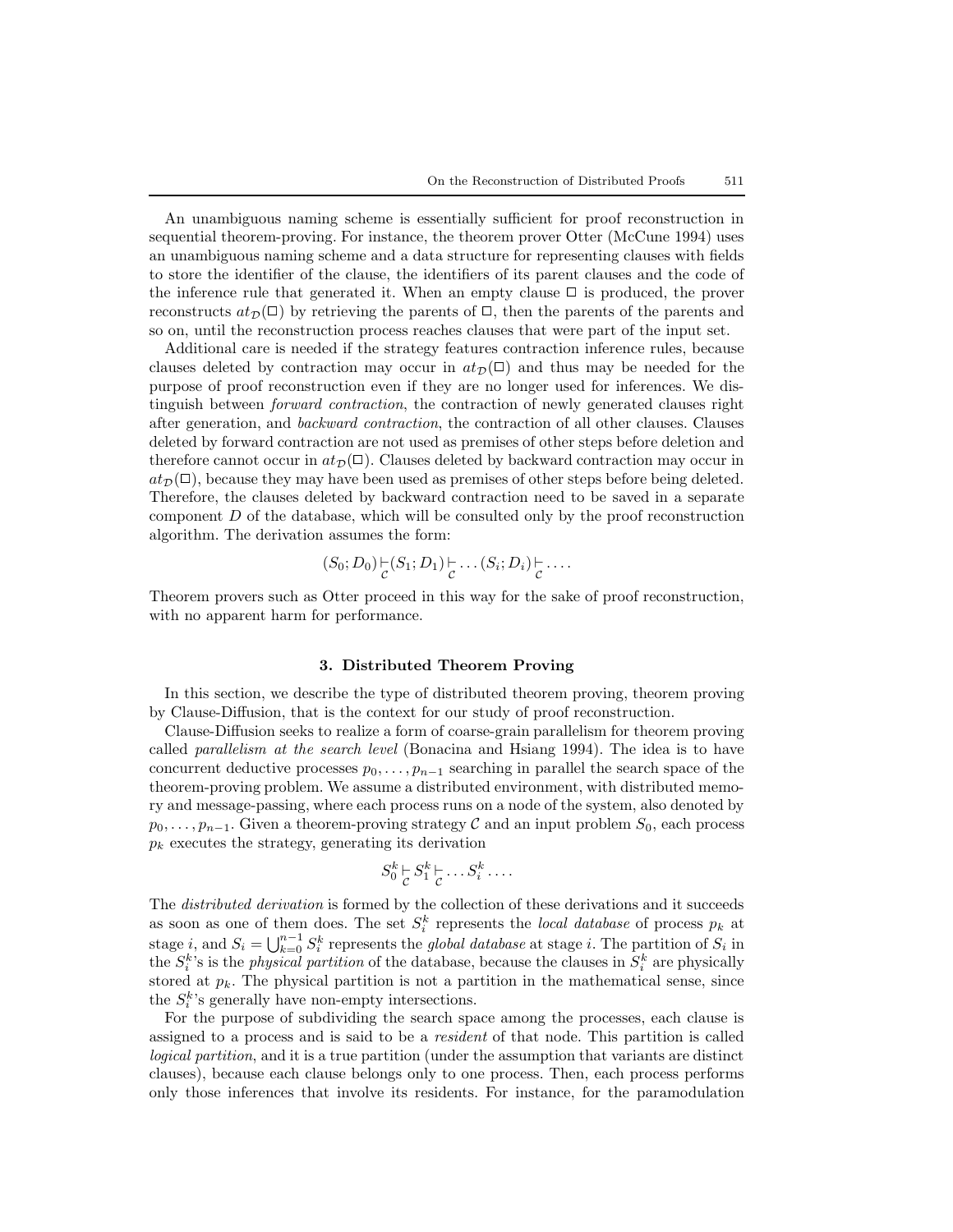inference rule, process  $p_k$  performs only those paramodulation steps that paramodulate into a resident of  $p_k$ . For two clauses  $\psi_1$  and  $\psi_2$ , belonging to  $p_k$  and  $p_h$  respectively,  $p_k$ will paramodulate  $\psi_2$  into  $\psi_1$ , whereas  $p_h$  will paramodulate  $\psi_1$  into  $\psi_2$ . Similar criteria for subdivision apply to resolution, hyperresolution, and other expansion inference rules. The clauses thus generated are called raw clauses. Every raw clause is forward-contracted and assigned to a process by executing the *allocation algorithm* that controls the logical partition. Inferences between clauses belonging to different processes are made possible by broadcasting, or diffusing the clauses (hence the name of the methodology) in the form of inference messages. It follows that the database of each process contains both residents and non-resident clauses that were received as inference messages.

While it applies to theorem proving in general, the Clause-Diffusion methodology targets primarly contraction-based strategies, that is, strategies with contraction rules and an eager-contraction search plan. For these strategies it is fundamental to address the issue of distributed global contraction, the contraction of clauses (both forward and backward) with respect to the distributed global database. One approach is to let the processes save the clauses received as inference messages, and form with them an approximated version, termed localized image set, of the current state of the global database. Each process uses its localized image set as set of simplifiers for the purpose of distributed global contraction. Another key aspect of contraction-based strategies is that a reduced clause generated by backward contraction is also regarded as a raw clause, that needs to be tested for further contraction with respect to the distributed global database.

A specific Clause-Diffusion strategy is defined by specifying its components, including the inference system, the search plan, the algorithm for the allocation of clauses to processes, the scheme for communication of the inference messages and the scheme for distributed global contraction. The interested reader may find in Bonacina and Hsiang (1995a) a complete presentation of Clause-Diffusion, and in Bonacina and Hsiang (1995b) and in Bonacina and McCune (1994) specific strategies. In this paper we do not assume a specific strategy, because we wish our study of proof reconstruction to be as general as possible.

# 4. The Problems in Distributed Proof Reconstruction

In this section we identify the types of problems that may cause failures in reconstruction of proofs. We find that proof reconstruction depends mainly on three components of a distributed strategy: the naming scheme, the communication scheme and the treatment of clauses generated by backward contraction.

# 4.1. failures by name clash

The basic issue is the same as in sequential theorem proving: the naming scheme should be unambiguous. If different clauses  $\varphi$  and  $\psi$  receive the same identifier x, and a reference to x is found in the process of reconstructing the proof, proof reconstruction will fail, because it cannot be resolved whether the occurrence of x refers to  $\varphi$  or  $\psi$ . We call such failure a *failure by name clash*. In distributed theorem proving, the naming scheme needs to be unambiguous not only within the local database of each deductive process, but also in the global database. Since multiple processes name clauses concurrently, care must be taken that different clauses do not receive the same name. This involves several issues including: how to subdivide the task of naming clauses among the processes (e.g., should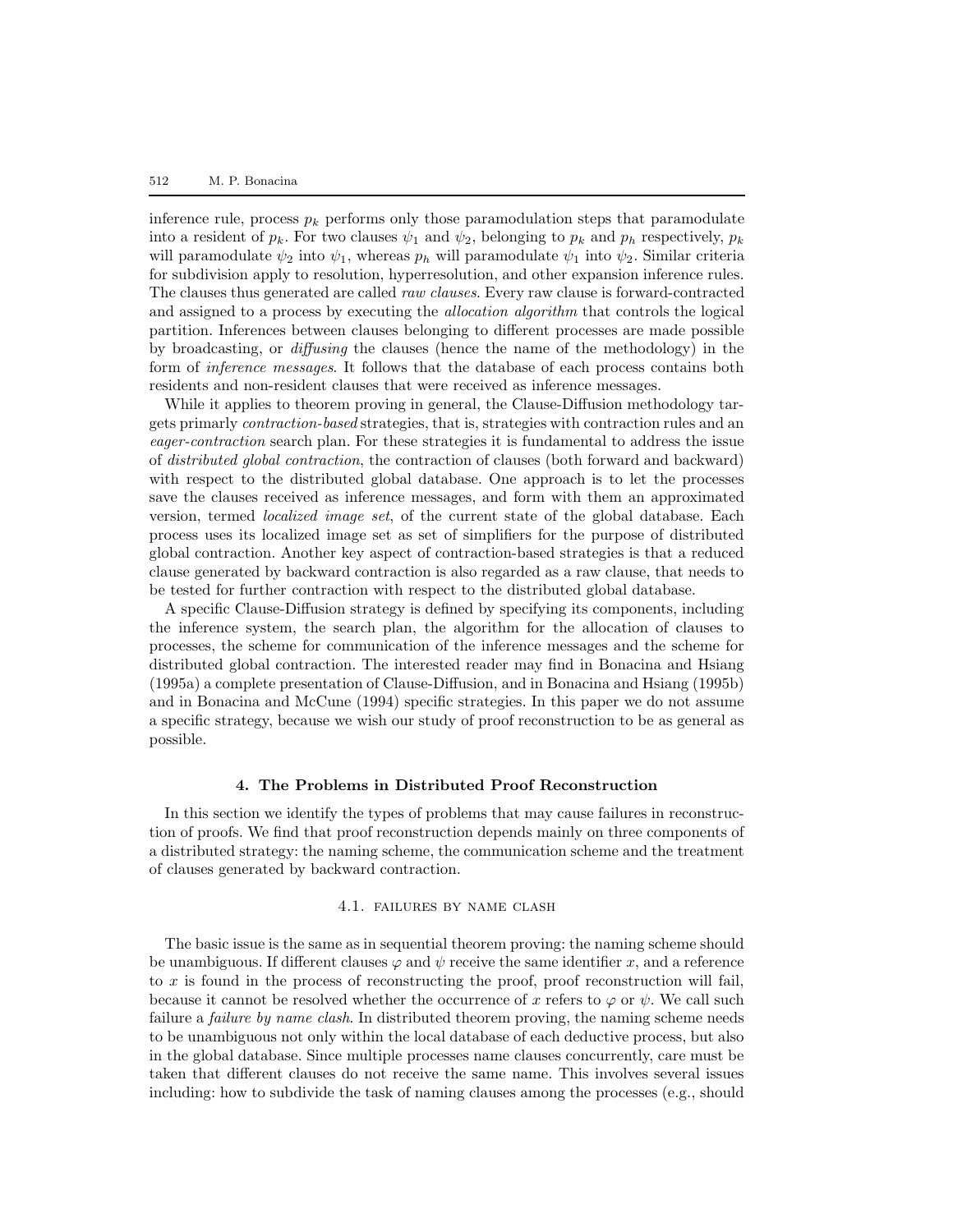a process name the clauses it owns? or the clauses it generates? or the clauses it holds in its local database?); how the naming scheme interplays with communication (e.g., may a process change the name of a clause it received as an inference message?); how the naming scheme interplays with backward contraction (e.g., what happens to the name of a clause when the clause is backward-contracted?). For instance, consider a clause  $\varphi$ with identifier x, resident at a node  $p_i$ , that is broadcast at some stage of the derivation. At some later stage another process  $p_k$  simplifies  $\varphi$  to  $\varphi'$ . Assume that  $p_k$  discards  $\varphi$ and keeps x as the name of  $\varphi'$ . This may be because  $p_k$  does not own  $\varphi$  and  $\varphi'$ , or because  $p_k$  broadcasts  $\varphi'$  without keeping it. Clause  $\varphi'$  will be used as premise, so that the ancestor-trees of other clauses may contain occurrences of x referring to  $\varphi'$ . If  $p_k$ , or some other process  $p_j$  that receives  $\varphi'$  from  $p_k$ , finds a proof including a reference to  $\varphi$ , proof reconstruction fails if the identifier x retrieves  $\varphi'$  instead of  $\varphi$ . Symmetrically, if  $p_i$ , or some other process unaware of  $\varphi'$ , finds a proof containing a reference to  $\varphi'$ , proof reconstruction fails if the identifier x retrieves  $\varphi$  instead of  $\varphi'$ .

## 4.2. failures by delayed diffusion

The second type of failure is related to the communication scheme. Proof reconstruction may fail if a clause is sent or broadcast earlier than one of its ancestors. For instance, consider a clause  $\varphi$  in the database of  $p_k$ . Process  $p_k$  generates another clause  $\psi$  from  $\varphi$  by either expansion or contraction, so that  $\varphi$  is a parent of  $\psi$ . Assume that  $p_k$  broadcasts  $\psi$ before  $\varphi$ , or that  $p_k$  broadcasts  $\psi$ , but not  $\varphi$ , because  $\varphi$  is deleted by backward contraction. It follows that some other process  $p_h$  may receive  $\psi$  and find a proof involving  $\psi$  before receiving  $\varphi$ . Process  $p_h$  will not be able to reconstruct the proof, because the reference to the identifier of  $\varphi$  in  $\psi$  cannot be solved. We call this phenomenon *failure by delayed* diffusion, because it may happen if clauses are diffused too late. In experiments, we also observed that a communication scheme with both "send" and "broadcast" operations may cause failures by delayed diffusion if "send" is much faster than "broadcast".

## 5. Modified Clause-Diffusion

In this section we describe the features of Modified Clause-Diffusion that prevents the proof reconstruction failures of the previous section.

#### 5.1. the naming scheme

In Modified Clause-Diffusion, a clause is given its identifier by the process that generates it. Whenever process  $p_k$  generates a raw clause  $\varphi$ ,  $p_k$  reduces  $\varphi$  to its normal form  $\varphi'$  (forward contaction), and if  $\varphi'$  is not deleted,  $p_k$  executes the allocation algorithm to decide which process  $\varphi'$  belongs to. Let  $p_j$  be this process. Then the identifier of  $\varphi'$  is  $\langle j, k, l \rangle$  if  $\varphi'$  is the *l*-th clause to be allocated as resident to  $p_j$  among all those generated by  $p_k$ . As a special case, if  $p_k$  allocates the clause to itself, the identifier will have the form  $\langle k, k, l \rangle$ , with the same meaning for l. This naming scheme is unambiguous, because no two processes may generate the same identifier and no process may generate the same identifier twice. A naming scheme that uses only two components, where the identifier of  $\varphi'$  is  $\langle k, l \rangle$ , if  $\varphi'$  is the *l*-th clause generated by  $p_k$ , is also unambiguous, but we use  $\langle j, k, l \rangle$ , because processes need to know which clauses they own.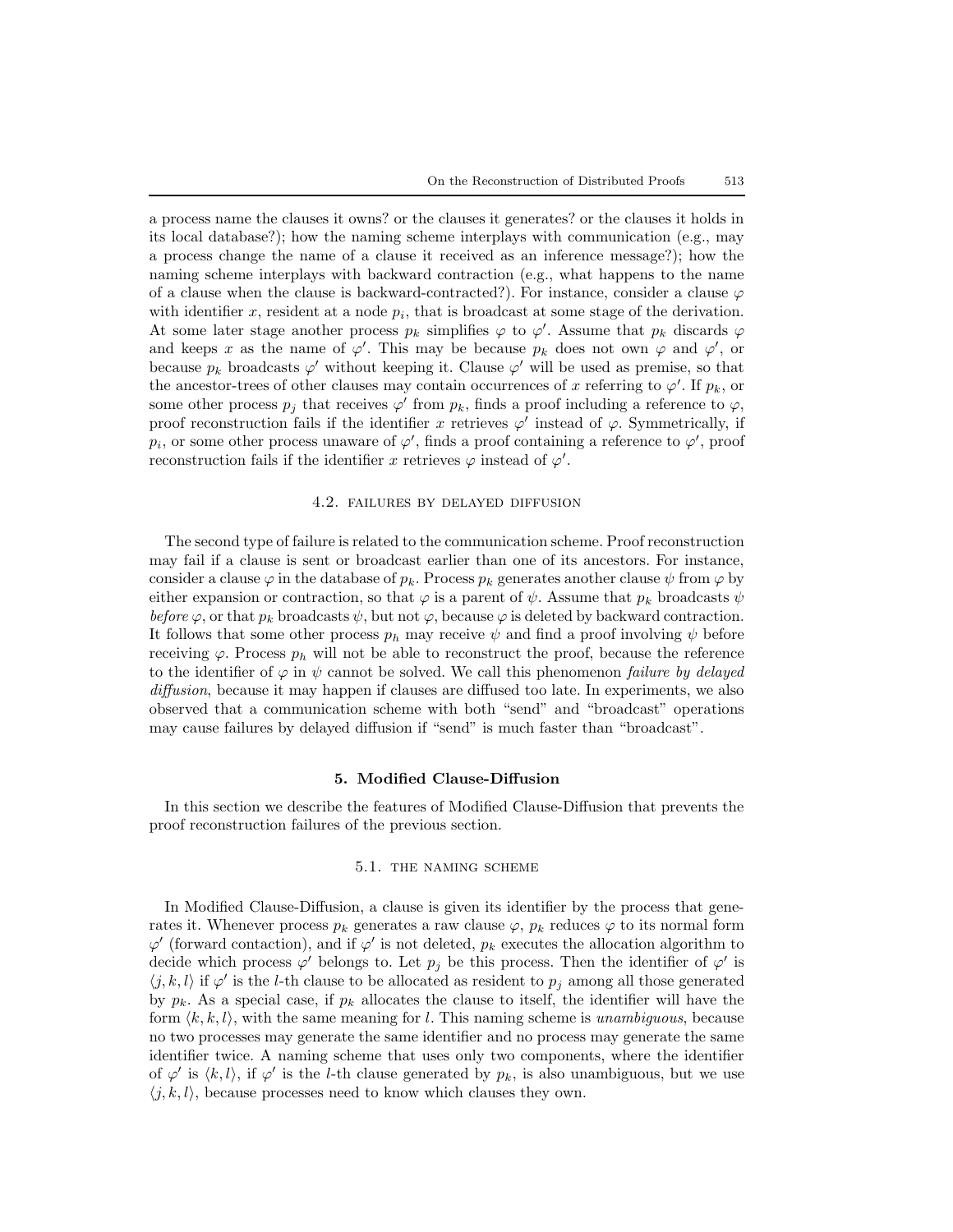#### 5.2. the communication scheme

Modified Clause-Diffusion prevents failures by delayed diffusion by adopting an eager communication scheme, where clauses are broadcast right after forward contraction. Continuing with the above description, if the allocation algorithm assigns  $\varphi'$  to  $p_k$ , then  $p_k$  keeps it as its resident and also broadcasts it as an inference message to the other processes. If  $\varphi'$  is assigned to another node  $p_j$ , then  $p_k$  keeps and broadcasts  $\varphi'$ , realizing in one operation the goal of sending  $\varphi'$  to its owner  $p_j$  and the goal of broadcasting  $\varphi'$  to all the processes. Failures by delayed diffusion do not occur, because clauses are broadcast before being used as premises.

#### 5.3. the treatment of clauses generated by backward contraction

An unambiguous naming scheme prevents failures by name clash only if every raw clause gets a new identifier generated by the naming scheme. For the raw clauses generated by backward contraction, this requires some additional thought. Assume that a clause  $\varphi$ , that was broadcast at some stage of the derivation and is stored at all the nodes, becomes reducible to a new normal form  $\varphi'$ . If all the processes are allowed to reduce  $\varphi$  to  $\varphi'$ , up to n copies of  $\varphi'$  will be generated, forward-contracted, given a (different) identifier and broadcast. This clearly represents a high degree of redundancy. If, on the other hand, we establish that a process may simplify only its residents, only the owner of  $\varphi$  will reduce it and name and broadcast  $\varphi'$ . Upon receiving the inference message  $\varphi'$ , the other processes will use it to replace  $\varphi$  in their databases ( $\varphi'$  carries in its history the information that it was generated by backward contraction of  $\varphi$ .). The disadvantage of this second scheme is that backward contraction is delayed, contrary to the eager-contraction search plan. Since a large part of the database of a process may be made eventually of non-resident clauses, the limitation of the contraction power of the processes is significant. Also, it complicates the treatment of inference messages, because a process needs to recognize that an incoming inference message carries the reduced form  $\varphi'$  of a clause  $\varphi$  in its database.

Modified Clause-Diffusion proposes a compromise between these two options. Each process may perform backward contraction of its own clauses by any contraction rule. It may apply without restrictions those contraction rules, such as subsumption and tautology deletion, that do not produce new clauses. In addition, it may use simplification to delete clauses belonging to other processes, but it is not allowed to generate their reduced forms. Thus, all processes may apply backward contraction to detect that  $\varphi$  is reducible and delete it, but only the owner of  $\varphi$  is allowed to complete the backward contraction inference, generate  $\varphi'$ , name it and broadcast it. At all the other nodes the contraction step initiated by deleting  $\varphi$  will be completed when the inference message  $\varphi'$  is received. Deleting  $\varphi$  without generating  $\varphi'$  is incomplete locally, but it is complete globally, as long as  $\varphi'$  is generated by the owner of  $\varphi$  and broadcast<sup>†</sup>.

This approach has several advantages. First, it does not induce the duplication of unrestricted backward contraction, without strongly reducing the contraction power of the

<sup>†</sup> This scheme can easily accomodate a strategy that separates the goal from the other clauses, such as Unfailing Knuth–Bendix Completion (Hsiang and Rusinowitch 1987, Bachmair et al. 1989) applied to a purely equational problem. The target theorem  $\forall xs \simeq t$  is negated and skolemized into a ground inequality  $\hat{s} \neq \hat{t}$  and is proved by reducing  $\hat{s}$  and  $\hat{t}$  to the same form. Since the goal is used for no other purpose, it can be given a special status, and all processes can keep a copy of it and reduce it.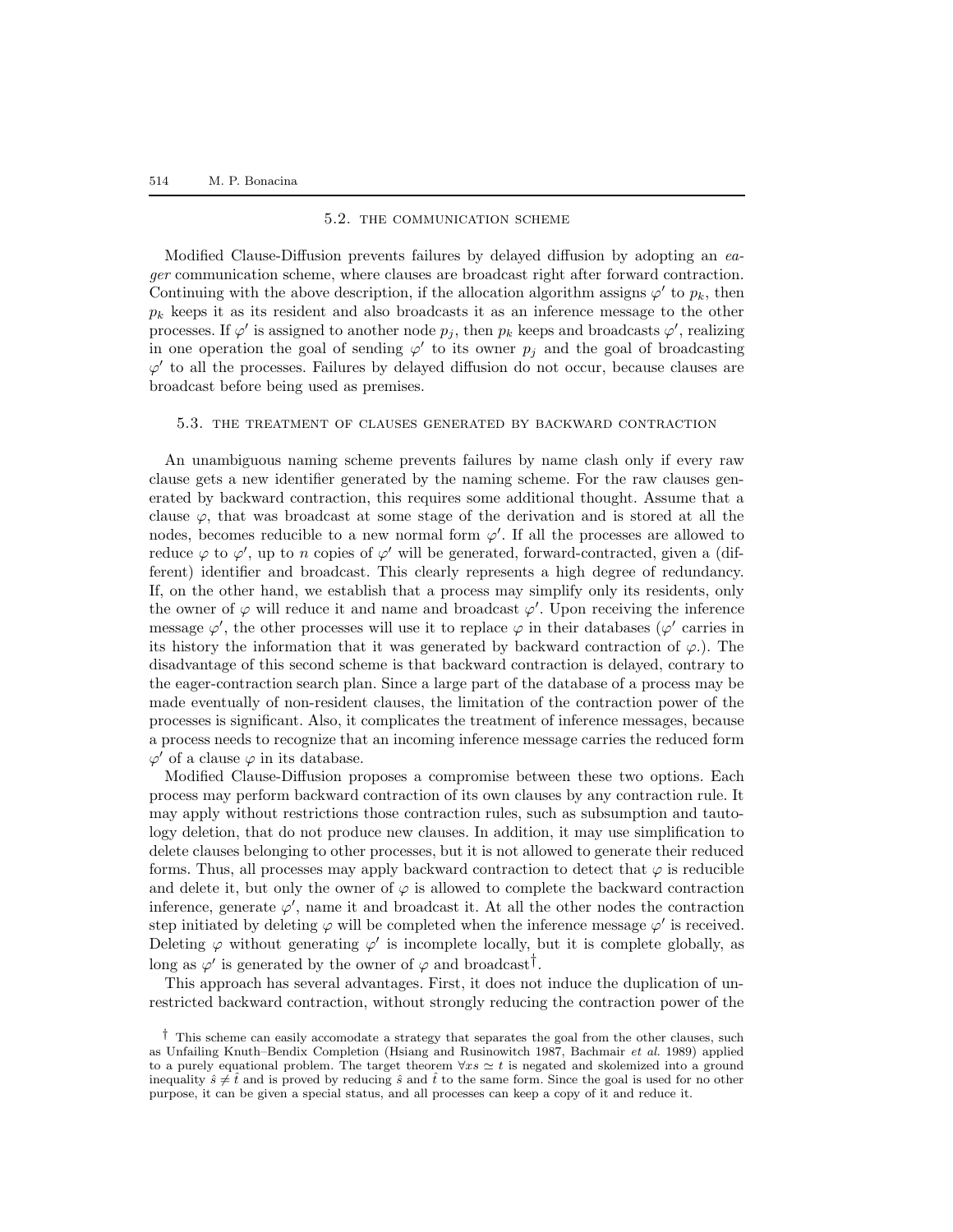processes, since they can still delete redundant clauses regardless of ownership. Second, there is no distinction between generation of raw clauses by backward contraction and generation of raw clauses by expansion. All generation of raw clauses is restricted based on ownership. All raw clauses are processed in the same way, and all inference messages are treated in the same way. Finally, this scheme implies that all clauses generated by backward contraction are assigned new identifiers. Together with the fact that the naming scheme is unambiguous, this means that there are no failures of proof reconstruction by name clash.

## 5.4. distributed derivations

We summarize the operations of Modified Clause-Diffusion in a refined description of its derivations. A distributed derivation is made of a collection of  $n$  derivations

$$
T_0^k \underset{\mathcal{C}}{\vdash} T_1^k \underset{\mathcal{C}}{\vdash} \ldots T_i^k \underset{\mathcal{C}}{\vdash} \ldots,
$$

for  $0 \leq k \leq n-1$ , by the processes  $p_0, p_1, \ldots, p_{n-1}$ . Here and in the rest of the paper  $T^k$ is the tuple  $(S^k; V^k; CP^k; MI^k; MO^k; D^k)$  where  $S^k$  is the set of residents of  $p_k$ ,  $V^k$  is the set of non-resident clauses currently held at  $p_k$ ,  $\mathbb{CP}^k$  is the set of raw clauses,  $MI^k$  is the set of inference messages being received (input),  $MO^k$  is the set of inference messages to be broadcast (output) and  $D^k$  is the set of clauses deleted by backward contraction. The different types of operations work as follows for each  $p_k$ .

- 1 Expansion takes premises in  $S^k \cup V^k$  and puts the generated raw clauses in  $\mathbb{CP}^k$ . Expansion inferences are subdivided according to the logical partition (see Section 3). For instance, for paramodulation, for any two clauses  $\psi_1, \psi_2 \in S^k$ ,  $p_k$  paramodulates  $\psi_1$  into  $\psi_2$  and  $\psi_2$  into  $\psi_1$ . For any two clauses  $\psi_1 \in S^k$  and  $\psi_2 \in V^k$ ,  $p_k$ paramodulates  $\psi_2$  into  $\psi_1$ . (If  $p_h$  is the process that owns  $\psi_2$  – hence  $\psi_2 \in S^h$  – paramodulation of  $\psi_1$  into  $\psi_2$  is done by  $p_h$  when  $\psi_1 \in V^h$ .)
- 2 Forward contraction applies the clauses in  $S^k \cup V^k$  to contract the raw clauses in  $\mathbb{CP}^k$ . Deleted clauses are discarded, whereas for a non-trivial normal form  $p_k$ executes the allocation algorithm: if the clause is assigned to  $p_k$ , it is stored in  $S^k$ , otherwise in  $V^k$ . In either case it is also put in  $MO^k$  as an inference message to be broadcast.
- 3 Backward contraction keeps  $S^k \cup V^k$  inter-reduced, by contracting clauses in  $S^k \cup V^k$ with respect to  $S^k \cup V^k$  itself. The generated raw clauses are treated like in the previous case, except that deleted clauses are moved to  $D^k$ .
- 4 The act of broadcasting an inference message is initiated by putting the clause in  $MO^k$ ; the effect of broadcasting is represented in the derivation by the clause appearing in the MI components of all the other processes at the next stage.
- 5 Process  $p_k$  receives an inference message by moving it from  $MI^k$  to  $S^k$ , if the clause belongs to  $p_k$ , to  $V^k$  otherwise.

All clauses in the  $V$  component are copies, or "images", of clauses in the  $S$  component:

LEMMA 5.1. For all  $k, 0 \leq k \leq n-1$ , for all  $i \geq 0$ , if  $\varphi \in V_i^k$ , then  $\varphi \in S_j^h$ , for some  $h, 0 \le h \ne k \le n - 1$ , and  $j \ge 0$ .

PROOF. It follows trivially from Items 2, 4 and 5 above.  $\Box$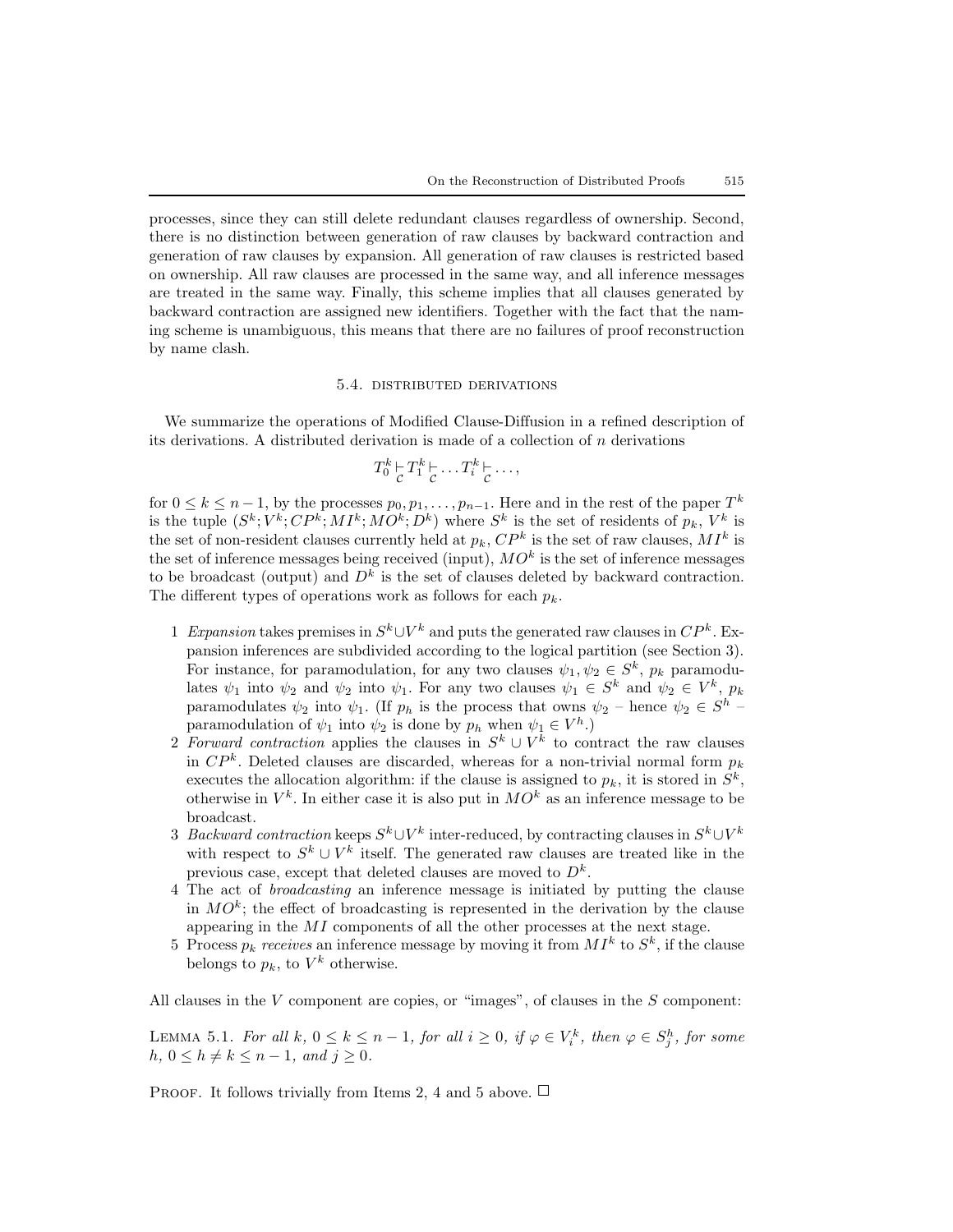Similarly, all clauses in  $MI^k$  and  $MO^k$  are copies, and clauses are in  $CP^k$  only temporarily. Thus, from a logical point of view,  $\bigcup_{k=0}^{n-1} S^k$  is the global database. The union  $S^k \cup V^k$  forms the localized image set of process  $p_k$ , that is, the "image" of  $\bigcup_{k=0}^{n-1} S^k$ known to  $p_k$ .

#### 5.5. uniform fairness of modified clause-diffusion

A proof of fairness of the original Clause-Diffusion method can be found in Bonacina and Hsiang (1995a). Since the method and the formal description of the derivations are different, we need to prove separately the fairness of Modified Clause-Diffusion. Fairness of a theorem-proving strategy means that the inferences that are necessary to prove the theorem will not be postponed indefinitely by the search plan of the strategy. A stronger property, that we call uniform fairness, says that all expansion inferences from persistent, non-redundant premises will be considered eventually by the search plan:

DEFINITION 5.1. *(Bachmair and Ganzinger 1992) Given a set of expansion inference* rules  $I_e$  and a redundancy criterion R, a derivation  $S_0 \vdash S_1 \vdash \ldots S_i \vdash S_{i+1} \ldots$  is uniformly fair with respect to  $I_e$  and R if  $I_e(S_{\infty} - R(S_{\infty})) \subseteq \bigcup_{i \geq 0} S_i$ , where  $S_{\infty} = \bigcup_{i \geq 0} \bigcap_{j \geq i} S_j$  is the set of persistent clauses (the limit of the derivation),  $I_e(S)$  is the set of clauses that can be inferred from S in one step by  $I_e$ , and  $R(S)$  is the set of clauses that are redundant in S according to R.

We refer to Bachmair and Ganzinger (1992) for the definition of redundancy criterion. Intuitively, redundant clauses are those that can be deleted by contraction without detriment for the refutation. In this paper we apply Definition 5.1 to the derivations of a strategy  $\mathcal C$  with expansion rules  $I_e$  and redundancy criterion  $R$  in the sense that the clauses deleted by the contraction rules of  $\mathcal C$  are redundant according to R. We shall use two properties of redundancy criteria given in Bachmair and Ganzinger (1992): a redundancy criterion is *monotonic*, that is, if  $S \subseteq S'$ , then  $R(S) \subseteq R(S')$ , and redundant clauses are *irrelevant* to establishing the redundancy of other clauses: if  $(S'-S) \subseteq R(S')$ , then  $R(S') \subseteq R(S)$ .

For distributed derivations,  $S_{\infty}$  is  $\bigcup_{k=0}^{n-1} S_{\infty}^k$ , where  $S_{\infty}^k$  is  $\bigcup_{i\geq 0} \bigcap_{j\geq i} S_j^k$ . Limits for the other components of a distributed derivation may be defined in the same way. Definition 5.1 considers only clauses in S. In a distributed derivation, each process performs expansion inferences from premises in  $S\cup V$  and deletes by contraction clauses redundant with respect to  $S \cup V$ . The following lemma and theorem will bridge this gap. We start by showing that if a clause is redundant with respect to  $(S \cup V)_{\infty}$ , then it is redundant with respect to  $S_{\infty}$ :

LEMMA 5.2. For all  $k, 0 \le k \le n-1$ ,  $R((S \cup V)_{\infty}^k) \subseteq R(S_{\infty})$ .

PROOF. We prove that  $R((S \cup V)_{\infty}) \subseteq R(S_{\infty})$ : since  $(S \cup V)_{\infty}^{k} \subseteq (S \cup V)_{\infty}$ , it follows  $R((S \cup V)_{\infty}^k) \subseteq R((S \cup V)_{\infty}) \subseteq R(S_{\infty})$  by monotonicity of R.

If  $(S \cup V)_{\infty} \subseteq S_{\infty}$  holds, then  $R((S \cup V)_{\infty}) \subseteq R(S_{\infty})$  follows by monotonicity of R.

If  $(S\cup V)_{\infty} \subseteq S_{\infty}$  does not hold, then there exists some clause  $\varphi$ , such that  $\varphi \in (S\cup V)_{\infty}$ but  $\varphi \notin S_{\infty}$ . We show that such a clause must be redundant. Since  $\varphi \notin S_{\infty}$ , there exist k and n such that  $\varphi \in V_n^k$ . By Lemma 5.1,  $\varphi \in S_i^j$  for some process  $p_j$  and stage i. Since  $\varphi \notin S_{\infty}$ ,  $\varphi$  is deleted by contraction at  $p_j$ , that is,  $\varphi$  is redundant:  $\varphi \in R((S \cup V)_{\infty}^j)$ .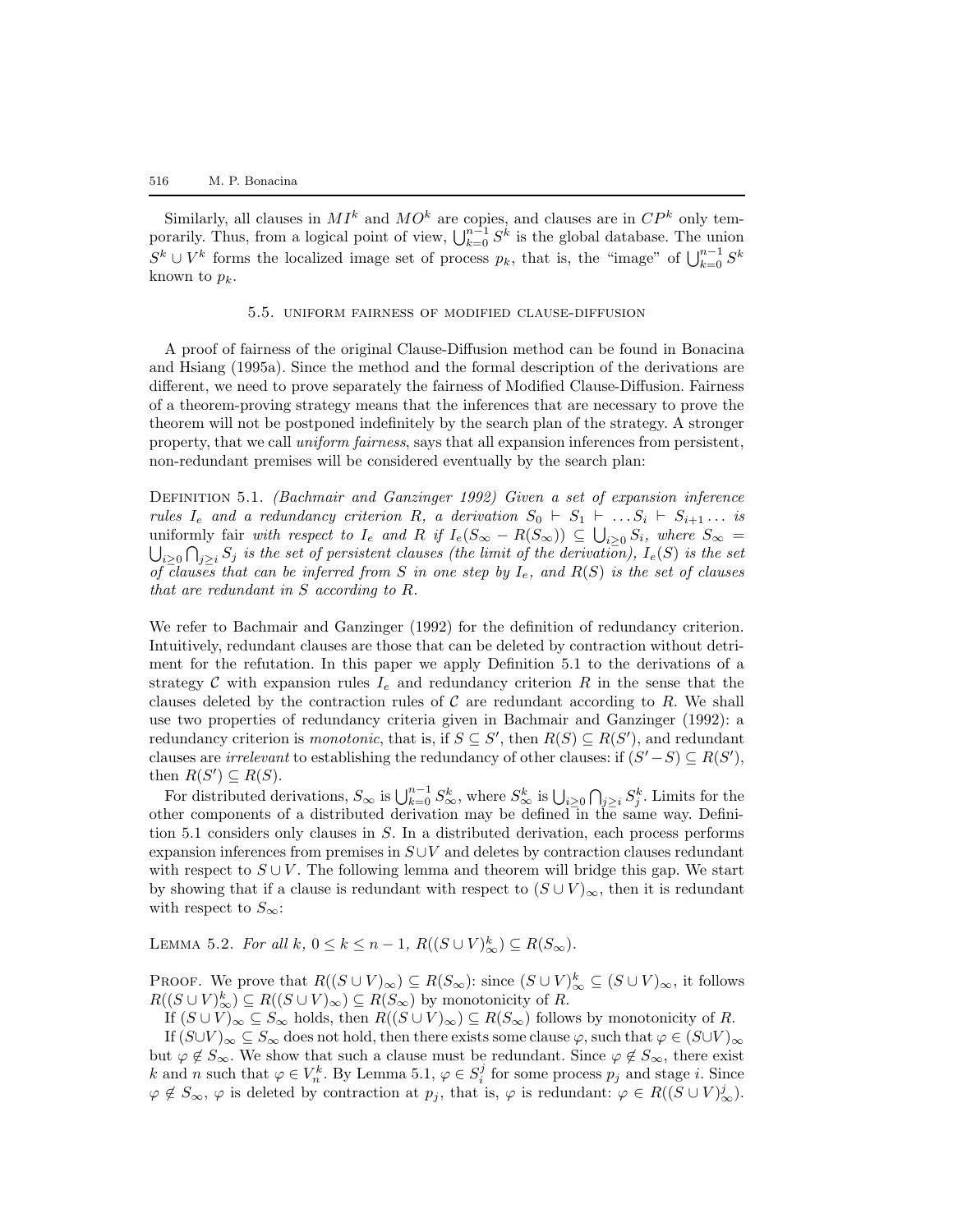By monotonicity of  $R$ ,  $(S \cup V)_{\infty}^{j} \subseteq (S \cup V)_{\infty}$  implies that  $\varphi \in R((S \cup V)_{\infty})$ . Thus, we have that every clause that is in  $(S \cup V)_{\infty}$ , but not in  $S_{\infty}$ , is in  $R((S \cup V)_{\infty})$ . In other words, we have  $((S \cup V)_{\infty} - S_{\infty}) \subseteq R((S \cup V)_{\infty})$ . By the second property of redundancy criteria (irrelevance of redundant clauses), it follows that  $R((S \cup V)_{\infty}) \subseteq R(S_{\infty}).$ 

The theorem shows that if the derivations at the nodes are locally fair on  $S \cup V$ , and the communication scheme satisfies additional conditions, then the distributed derivation is globally fair:

THEOREM 5.1. If a distributed derivation  $T_0^k \vdash_{\mathcal{C}} T_1^k \vdash_{\mathcal{C}} \ldots T_i^k \vdash_{\mathcal{C}} \ldots$  is such that

- 1 all raw clauses and all messages are processed:  $\forall k, 0 \leq k \leq n-1, CP^k_{\infty} = MI^k_{\infty} = MO^k_{\infty} = \emptyset,$
- 2 all persistent, non-redundant residents are diffused:
	- (a)  $\forall \psi \in (S_{\infty} R(S_{\infty}))$ , there exist process  $p_k$  and stage i,  $i \geq 0$ , such that  $\psi \in MO_i^k,$
	- (b)  $\forall \psi \in (S_{\infty} R(S_{\infty}))$ , if  $\psi \in MO_i^k$  for some k and i, then for all processes  $p_j$ ,  $0 \leq j \neq k \leq n-1$ , there exists a stage  $l_j, l_j \geq 0$ , such that  $\varphi \in MI_{l_j}^j$ ,
- 3 all expansion inferences from persistent, non-redundant clauses at any given node  $p_k$  will be considered either by process  $p_k$  or by others; in particular, inferences between persistent, non-redundant residents will be considered by  $p_k$  itself:  $\forall k, 0 \leq k \leq n-1, I_e((S \cup V)_{\infty}^k - R((S \cup V)_{\infty}^k)) \subseteq \bigcup_{i \geq 0} \bigcup_{j=0}^{n-1} CP_i^j$  and  $I_e(S^k_{\infty}-R((S\cup V)^k_{\infty}))\subseteq \bigcup_{i\geq 0} CP^k_i,$

then the distributed derivation is uniformly fair:  $I_e(S_{\infty} - R(S_{\infty})) \subseteq \bigcup_{i \geq 0} \bigcup_{k=0}^{n-1} CP_i^k$ .

PROOF. Let  $\varphi$  be any clause in  $I_e(S_{\infty} - R(S_{\infty}))$  with parents  $\psi_1, \psi_2 \in S_{\infty} - R(S_{\infty})$ . Let  $p_k$  and  $p_h$ ,  $0 \le k, h \le n-1$ , be the processes that own  $\psi_1$  and  $\psi_2$  respectively, that is,  $\psi_1 \in S^k_{\infty} - R(S_{\infty})$  and  $\psi_2 \in S^h_{\infty} - R(S_{\infty})$ .

If  $k = h$ , then  $\varphi \in I_e(S^k_{\infty} - R(S_{\infty}))$ . By Lemma 5.2,  $R((S \cup V)^k_{\infty}) \subseteq R(S_{\infty})$  and thus  $(S_{\infty}^k - R(S_{\infty})) \subseteq (S_{\infty}^k - R((S \cup V)_{\infty}^k))$ , so that  $\varphi \in I_e(S_{\infty}^k - R((S \cup V)_{\infty}^k))$ . By Condition 3, we have  $\varphi \in \bigcup_{i \geq 0} CP_i^k$ .

If  $k \neq h$ , by Condition  $2a$ , we have  $\psi_1 \in MO_{i_1}^r$  for some process r and stage  $i_1$ and  $\psi_2 \in MO_{i_2}^q$  for some process q and stage  $i_2$ . Since  $MO_{\infty} = \emptyset$  by Condition 1, the messages  $\psi_1$  and  $\psi_2$  are broadcast. By Condition 2a,  $\psi_1$  arrives at  $p_h$  and  $\psi_2$  arrives at  $p_k: \psi_1 \in MI_{j_1}^h$  for some stage  $j_1$  and  $\psi_2 \in MI_{j_2}^k$  for some stage  $j_2$ . Since  $MI_{\infty} = \emptyset$  by Condition 1, we have that  $\psi_1 \in V_{l_1}^h$  for some stage  $l_1$  and  $\psi_2 \in V_{l_2}^k$  for some  $l_2$ . Since  $\psi_1$ and  $\psi_2$  are persistent, they will not be deleted by backward contraction:  $\psi_1 \in V^h_{\infty}$  and  $\psi_2 \in V^k_{\infty}$ . Since they are non-redundant, we have  $\psi_1, \psi_2 \in ((S \cup V)^k_{\infty} - R(S_{\infty}))$  at node  $p_k$ and  $\psi_1, \psi_2 \in ((S \cup V)_{\infty}^h - R(S_{\infty}))$  at node  $p_h$ . By Lemma 5.2 applied as above, we have  $\psi_1, \psi_2 \in ((S \cup V)_{\infty}^k - R((S \cup V)_{\infty}^k))$  at node  $p_k$  and  $\psi_1, \psi_2 \in ((S \cup V)_{\infty}^h - R((S \cup V)_{\infty}^k))$ at node  $p_h$ . By Condition 3, applied to either  $p_k$  or  $p_h$ , we have  $\varphi \in \bigcup_{i\geq 0} \bigcup_{k=0}^{n-1} CP_i^k$ .

Given a specific Clause-Diffusion strategy with a refutationally complete inference system, it suffices to verify the hypotheses of this theorem to establish that the strategy is fair, and thus complete. Condition 1 and 2 express the fairness requirements for the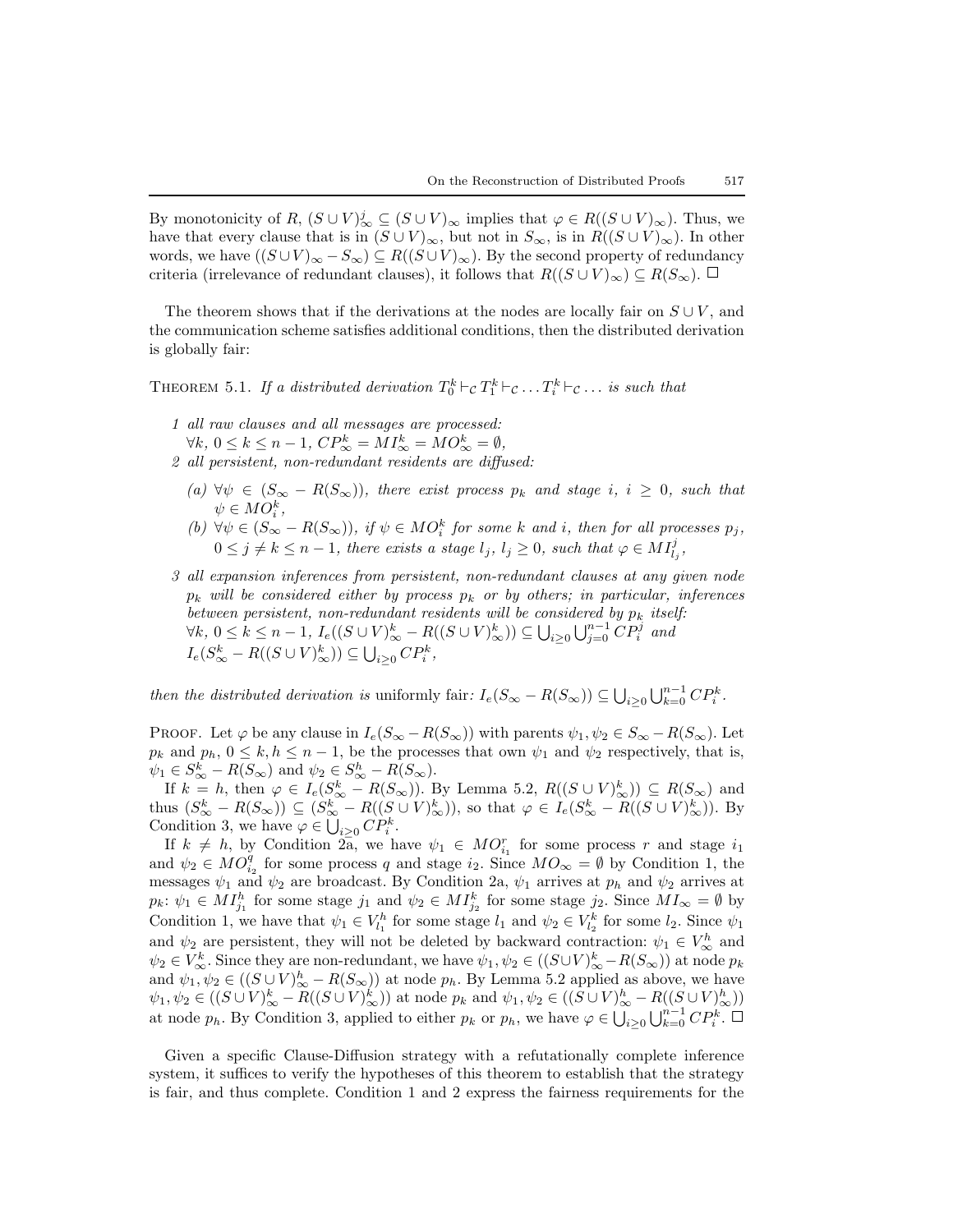communication scheme† , while Condition 3 expresses the local fairness of the search plan(s) controlling the inferences at the nodes.

#### 6. Reconstruction of Distributed Proofs

In this section we prove that Modified Clause-Diffusion guarantees proof reconstruction. The first step is to generalize to distributed strategies the notion of unambiguous naming scheme:

DEFINITION 6.1. A distributed theorem-proving strategy  $\mathcal C$  has an unambiguous naming scheme  $(A, R)$  if, for all derivations,  $T_0^k \vdash_{\mathcal{C}} T_1^k \vdash_{\mathcal{C}} \ldots T_i^k \vdash_{\mathcal{C}} \ldots$ , for all processes  $p_k$ , for  $0 \leq k \leq n-1$ , R is a bijective function  $R: A \to \bigcup_{i \geq 0} S_i^k \cup V_i^k \cup D_i^k$ .

The co-domain of the retrieval function is  $S \cup V \cup D$ , because these are the components a process will consult when reconstructing the proof, since for a fair strategy  $CP^k_{\infty}$  =  $MI^k_{\infty} = MO^k_{\infty} = \emptyset.$ 

The second step is to give requirements for the communication scheme. Condition 2 for fairness says that all persistent non-redundant residents will be diffused. This is not sufficient, however, for proof reconstruction, because the proof may contain non-persistent clauses or persistent but redundant clauses. Thus, we need to require that all premises will be broadcast eventually:

DEFINITION 6.2. A distributed theorem-proving strategy C has a comprehensive communication scheme if, for all derivations,  $T_0^k \vdash_{\mathcal{C}} T_1^k \vdash_{\mathcal{C}} \ldots T_i^k \vdash_{\mathcal{C}} \ldots$ , for all processes  $p_k$ ,  $0 \leq k \leq n-1$ , if there is a stage i,  $i \geq 0$ , where the search plan  $\Sigma_k$  selects  $\varphi$  as premise, then there exist a process  $p_j$ ,  $0 \leq j \leq n-1$  (possibly, but not necessarily  $j = k$ ) and a stage l,  $l \geq 0$ , such that  $\varphi \in MO_l^j$ .

One could give a stronger requirement, asking that premises be broadcast before their descendants. However, we shall see that this definition, combined with others, is sufficient. We prefer to give a weaker requirement, so that our treatment is more general. For instance, this definition does not exclude a communication scheme that is comprehensive thanks to a round of post-processing, with ad hoc communication for proof reconstruction. Modified Clause-Diffusion, on the other hand, achieves proof reconstruction by using the communication that is already in place for inferences.

The complementary requirement is that all broadcast clauses will be received by all nodes:

DEFINITION 6.3. A distributed theorem-proving strategy  $\mathcal C$  has a safe communication scheme if, for all derivations,  $T_0^k \vdash_{\mathcal{C}} T_1^k \vdash_{\mathcal{C}} \ldots T_i^k \vdash_{\mathcal{C}} \ldots$ , for all processes  $p_k, 0 \leq k \leq n-1$ , if  $\varphi \in MO_i^k$  for some stage i,  $i \geq 0$ , then for all processes  $p_j$ ,  $0 \leq j \neq k \leq n-1$ , there exists a stage  $l_j, l_j \geq 0$ , such that  $\varphi \in MI_{l_j}^j$ .

<sup>&</sup>lt;sup>†</sup> We recall that  $CP_{\infty}^k = \emptyset$  does not mean that  $CP^k$  will be empty eventually (which for an infinite derivation may never occur), but that no clause will persist in  $CP^k$ , i.e. all clauses added to  $CP^k$  will be deleted or moved to other components eventually.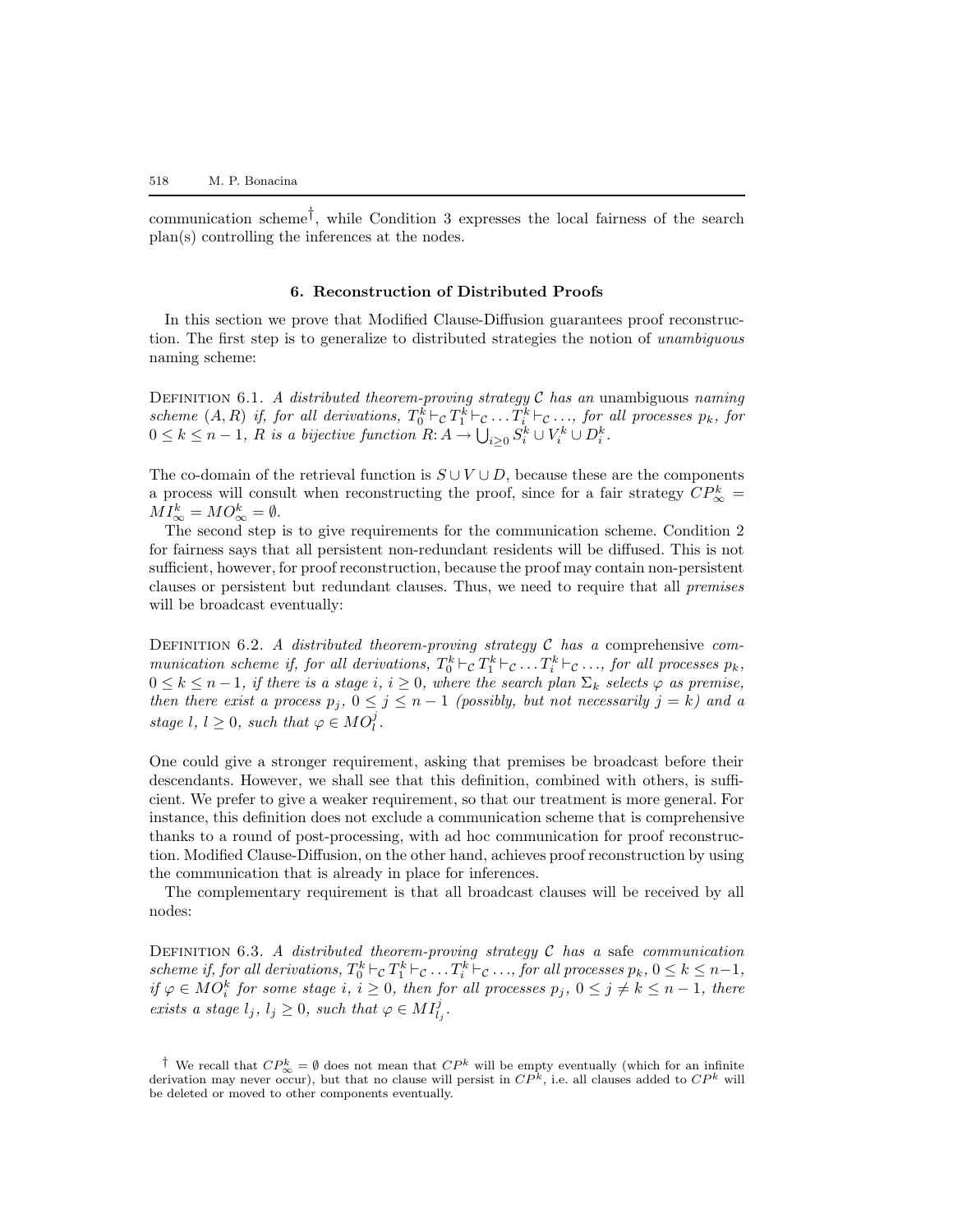We remark that a communication scheme that allows interleaving of backward contraction and communication may not be safe. Consider, for instance, a communication scheme where broadcasting is implemented by receive-and-forward, and nodes may reduce received messages and forward their reduced forms. Such a scheme may satisfy Condition 2b for fairness, because the latter is only concerned with persistent and non-redundant clauses, which will not be reduced. But it is not safe, because inference messages carrying non-persistent clauses may not be received in the form they were sent. On the other hand, a communication scheme where a message is broadcast in one hop, with no forwarding by intermediate nodes, is safe. Also a receive-and-forward mechanism is safe, if backward contraction is not mingled with receive-and-forward. This is a reasonable constraint, since the end receiver of an inference message will most likely be able to perform the backward contraction steps that the intermediate nodes would perform on the message. Furthermore, interleaving of backward contraction and receive-and-forward means that the broadcast operation is not atomic with respect to the inferences. This makes the design more complicated and less realistic, since in most software systems for programming distributed computations the communication operations, including broadcast, are available to the programmer as primitives.

The following theorem summarizes all the conditions for proof reconstruction:

THEOREM 6.1. Given a distributed theorem-proving strategy  $\mathcal C$  such that

- 1 C has an unambiguous naming scheme,
- 2 C satisfies the hypotheses of Theorem 5.1 for uniform fairness and
- 3 C has a comprehensive and safe communication scheme,

then for all derivations D in the form  $T_0^k \vdash_{\mathcal{C}} T_1^k \vdash_{\mathcal{C}} \ldots T_i^k \vdash_{\mathcal{C}} \ldots$ , if process  $p_i$ , for some i,  $0 \le i \le n-1$ , generates the empty clause at stage  $h_i$  and every process  $p_k$ , for all k,  $0 \leq k \leq n-1$ , terminates at stage  $h_k$ , then  $p_i$  can reconstruct  $at_{\mathcal{D}}(\Box)$  from its final state  $(S;V;CP;MI;MO;D)^i_{h_i}.$ 

PROOF. Since the naming scheme is unambiguous, it is sufficient to show that all clauses in  $at_{\mathcal{D}}(\Box)$  are in  $S^i_{h_i} \cup V^i_{h_i} \cup D^i_{h_i}$ : if they are available,  $p_i$  will retrieve them unambiguously. The proof is by induction on the depth m of  $at_{\mathcal{D}}(\square)$ .

Base: if  $m = 1$ , then  $at_{\mathcal{D}}(\square)$  has  $\square$  as root with children the input clauses  $\psi_1, \ldots \psi_r$ , and  $p_i$  generates  $\Box$  in one step from  $\psi_1, \ldots \psi_r$  at stage  $h_i$ . Thus,  $\psi_1, \ldots \psi_r$  are in  $S^i_{h_i} \cup V^i_{h_i}$ .

Induction hypothesis: all clauses in  $at_{\mathcal{D}}(\square)$  up to depth  $m = q$  are in  $S^i_{h_i} \cup V^i_{h_i} \cup D^i_{h_i}$ . Induction step: let  $\varphi$  be a clause at depth  $q$  in  $at_{\mathcal{D}}(\Box)$  and let  $\psi_1,\ldots\psi_r$  be its parents at

depth  $q+1$  (This proof applies regardless of whether the step generating  $\varphi$  from  $\psi_1, \ldots, \psi_r$ is an expansion or a contraction step.). We need to consider the following cases:

- 1 The step generating  $\varphi$  from  $\psi_1, \dots \psi_r$  was executed at  $p_i$  at some stage  $l_i, 0 \leq l_i$  $h_i$ . This means that  $\psi_1, \dots \psi_r \in (S \cup V)_{l_i}^i$ .
	- (a) If  $\psi_1, \dots \psi_r$  are all persistent, then  $\psi_1, \dots \psi_r \in (S \cup V)_{h_i}^i$ . (This subcase applies only if the step generating  $\varphi$  from  $\psi_1, \dots \psi_r$  is an expansion step.)
	- (b) If  $\psi_1, \ldots, \psi_r$  are not all persistent, then there is some  $\psi_j$ ,  $1 \leq j \leq r$ , which was deleted by  $p_i$ . Since  $\psi_j$  was in  $S \cup V$ , it must have been deleted by backward contraction. Since the strategy saves in  $D$  the clauses deleted by backward contraction,  $\psi_j \in D_{h_i}^i$  and  $\psi_1, \dots \psi_r \in S_{h_i}^i \cup V_{h_i}^i \cup D_{h_i}^i$ .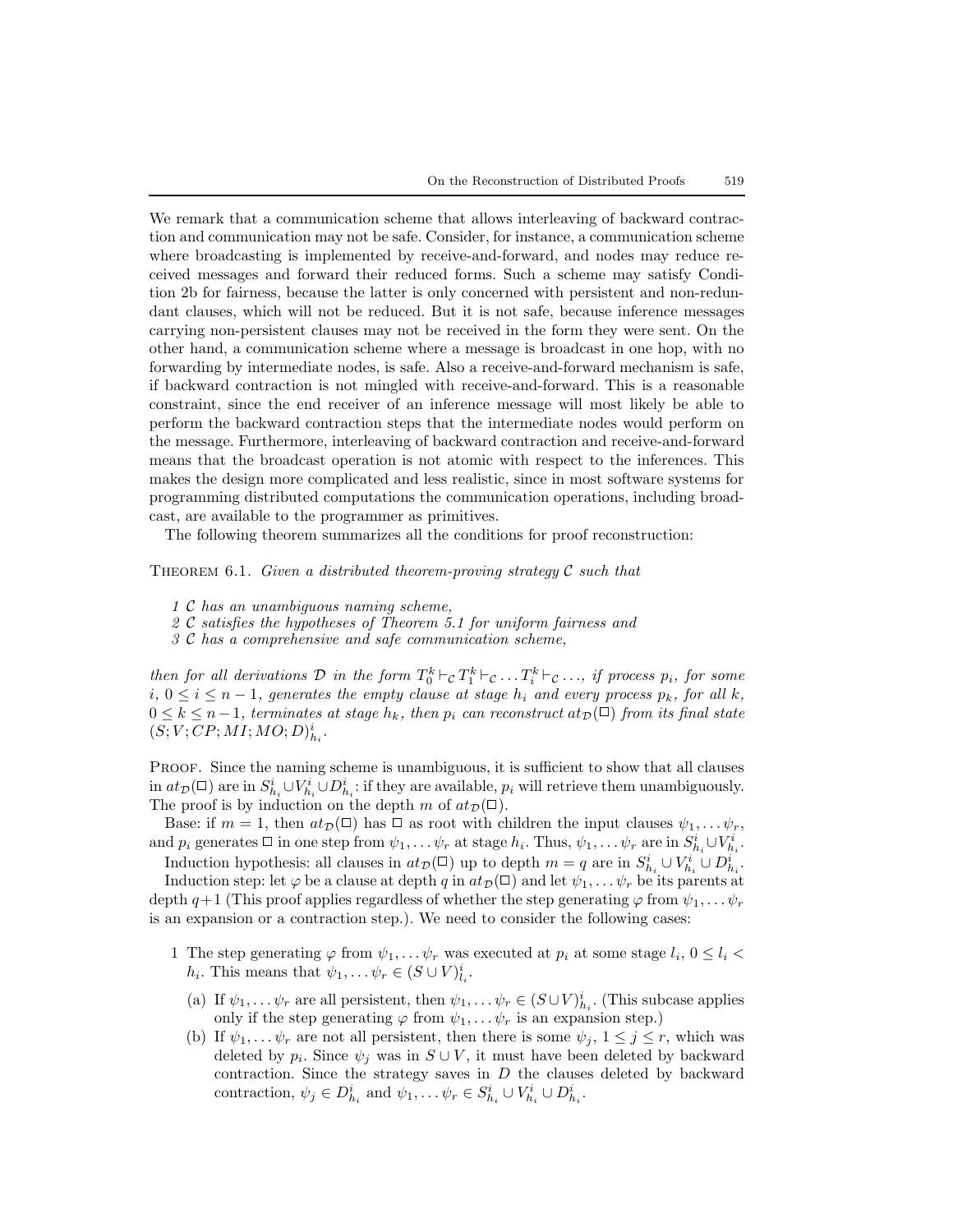2 The step generating  $\varphi$  from  $\psi_1, \ldots \psi_r$  was executed at some  $p_k, k \neq i$ . Since the strategy has a comprehensive communication scheme and  $\psi_1, \ldots \psi_r$  were used as premises,  $\psi_1, \ldots, \psi_r$  were broadcast. Since the communication scheme is also safe, they were received by all processes. In particular, they were received by  $p_i$ : for all  $\psi_j, 1 \leq j \leq r$ , there is a stage  $l_j, 0 \leq l_j < h_i$ , such that  $\psi_j \in MI_{l_j}^i$ . By hypothesis 1 of Theorem 5.1,  $MI^i_{\infty} = MI^i_{h_i} = \emptyset$ . Thus,  $\psi_1, \ldots \psi_r$  are moved from the MI component to  $S \cup V$ . For all  $j, 1 \leq j \leq r$ , if  $\psi_j$  is persistent, then  $\psi_j \in (S \cup V)_{h_i}^i$ . If  $\psi_j$  is not persistent, then, since it is in  $S \cup V$ , it must have been deleted by backward contraction, and we have  $\psi_j \in D^i_{h_i}$ .

 $\Box$ 

Modified Clause-Diffusion has an unambiguous naming scheme (Section 5.1) and a comprehensive communication scheme, because it takes the eager approach of broadcasting clauses right after forward contraction (Section 5.2). If, in addition, the communication scheme is safe, and the specific strategy is fair, then proof reconstruction is guaranteed.

# 7. Discussion

We have studied the problem of proof reconstruction in the context of distributed theorem proving by concurrent, deductive, peer processes, with asynchronous communication and distributed memory. The proof reconstruction problem consists in guaranteeing that the successful process is able to reconstruct the distributed proof based solely on the final state of its database. We showed that this property is not trivial, as the successful process may fail to find locally all the clauses that are necessary to reconstruct the proof, even if the distributed strategy is fair and complete.

As a starting point, we assumed the methodology for distributed deduction by Clause-Diffusion that we developed in previous work. By analyzing the possible failures of proof reconstruction, we focused on the components of a strategy that are relevant to the reconstruction of proofs: the communication scheme, the naming scheme and the treatment of the raw clauses generated by backward contraction. Based on this analysis, we proposed a Modified Clause-Diffusion method, we proved that it is fair, thus complete, and guarantees proof reconstruction. This result showed that proof reconstruction can be achieved in distributed theorem proving with distributed memory, peer processes and asynchronous communication, without adding centralized control or ad hoc postprocessing, and using solely the communication already prescribed by the method for the distribution of inferences. In addition to being a desirable property, we feel that proof reconstruction led us to polish and streamline Clause-Diffusion significantly.

We have implemented Modified Clause-Diffusion in the prototype *Peers-mcd*, a new version of Peers (Bonacina and McCune 1994). Like its predecessor, Peers-mcd features contraction-based strategies for equational problems, possibly with AC operators. Peersmcd succeeded in reconstructing the proof in all experiments, according to the theoretical results. Table 1 reports some experiments with Peers-mcd on a local area network of HP workstations:  $n$ -Peers is Peers with  $n$  nodes, where the first and second nodes are HP 715/80, the third, fourth and fifth are HP 715/75, the sixth is an HP 715/50 and the seventh is an HP 715/33. All nodes have 64M of memory, except the seventh which has 32M of memory. The run-time of n-Peers is the CPU time (in sec.) of the first process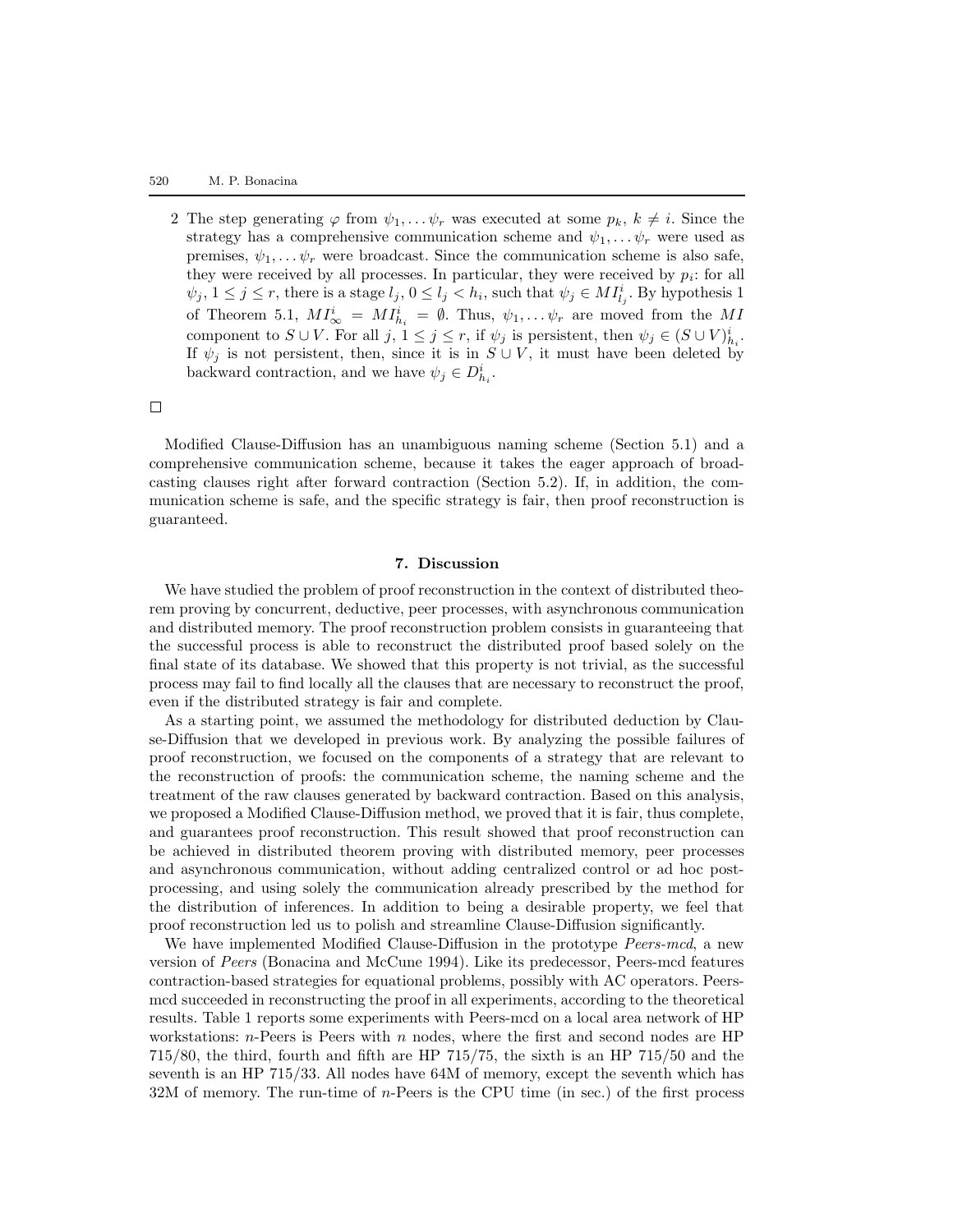| Problem | $1-Peers$ | $2-Peers$ | $\angle$ -Peers | $6$ -Peers | $7-Peers$ |
|---------|-----------|-----------|-----------------|------------|-----------|
| kbcomm  | 7.38      | 1.55      | 1.00            | 0.78       | 0.44      |
| x3      | 92.80     | 20.26     | 24.58           | 12.97      | 15.95     |
| r2      | 14.16     | 20.74     | 7.74            | 9.68       | 6.68      |
| r14     | 154.03    | 36.08     | 96.63           | 16.33      | 61.41     |
| s12     | 54.51     | 15.59     | 11.51           | 25.33      | 24.03     |
| s32     | 7.18      | 2.39      | 3.66            | 4.40       | 2.95      |

Table 1. Experiments with Peers-mcd.

to succeed. The other processes run till either they receive a halting message or also find a proof, whichever happens first.

Problem kbcomm is the commutator problem in group theory, x3 is the problem of proving that  $x^3 = x$  implies commutativity in ring theory, r2 is the problem in Robbins algebra called Robbins in Lusk and McCune  $(1992)$ ,  $r14$  is a related problem (courtesy of Bill McCune), s12 and s32 are problems in algebraic logic (courtesy of Anita Wasilewska and Jieh Hsiang).

#### References

- Avenhaus, J., Denzinger, J. (1993). Distributing equational theorem proving. In Kirchner, C., editor, Fifth Conf. on Rewriting Techniques and Applications, volume 690 of Lecture Notes in Computer Science, pages 62-76, Montréal, Canada, June. Springer Verlag.
- Bachmair, L., Dershowitz, N., Plaisted, D. A. (1989). Completion without failure. In Ait-Kaci, H., Nivat, M., editors, Resolution of Equations in Algebraic Structures - Rewriting Techniques, volume 2, pages 1–30, New York. Academic Press.
- Bachmair, L., Ganzinger, H. (1992). Non-clausal resolution and superposition with selection and redundancy criteria. In Voronkov, A., editor, Logic Programming and Automated Reasoning, volume 624 of Lecture Notes in Artificial Intelligence, pages 273–284. Springer Verlag.
- Bonacina, M. P. (1994). On the reconstruction of proofs in distributed theorem proving with contraction: a modified Clause-Diffusion method. In Hong, H., editor, First Int. Symp. on Parallel Symbolic Computation, volume 5 of Lecture Notes Series in Computing, pages 22–33, Linz, Austria, September. World Scientific.
- Bonacina, M. P., Hsiang, J. (1994). Parallelization of deduction strategies: an analytical study. J. Automated Reasoning, 13:1–33.
- Bonacina, M. P., Hsiang, J. (1995a). The Clause-Diffusion methodology for distributed deduction. Fundamenta Informaticae, 24:177–207.
- Bonacina, M. P., Hsiang, J. (1995b). Distributed deduction by Clause-Diffusion: the Aquarius prover. J. Symbolic Computation, 19:245–267.
- Bonacina, M. P., McCune, W. W. (1994). Distributed theorem proving by Peers. In Bundy, A., editor, Twelfth Conf. on Automated Deduction, volume 814 of Lecture Notes in Artificial Intelligence, pages 841–845, Nancy, France, June. Springer Verlag.
- Denzinger, J., Schulz, S. (1994). Recording, analyzing and presenting distributed deduction processes. In Hong, H., editor, First Int. Symp. on Parallel Symbolic Computation, volume 5 of Lecture Notes Series in Computing, pages 114–123, Linz, Austria, September. World Scientific.
- Hsiang, J., Rusinowitch, M. (1987). On word problems in equational theories. In Ottman, Th., editor, Fourteenth Int. Conf. on Automata, Languages and Programming, volume 267 of Lecture Notes in Computer Science, pages 54–71, Karlsruhe, Germany, July. Springer Verlag.
- Lusk, E. L., McCune, W. W. (1992). Experiments with ROO: a parallel automated deduction system. In Fronhöfer, B., Wrightson, G., editors, Parallelization in Inference Systems, volume 590 of Lecture Notes in Artificial Intelligence, pages 139–162. Springer Verlag.